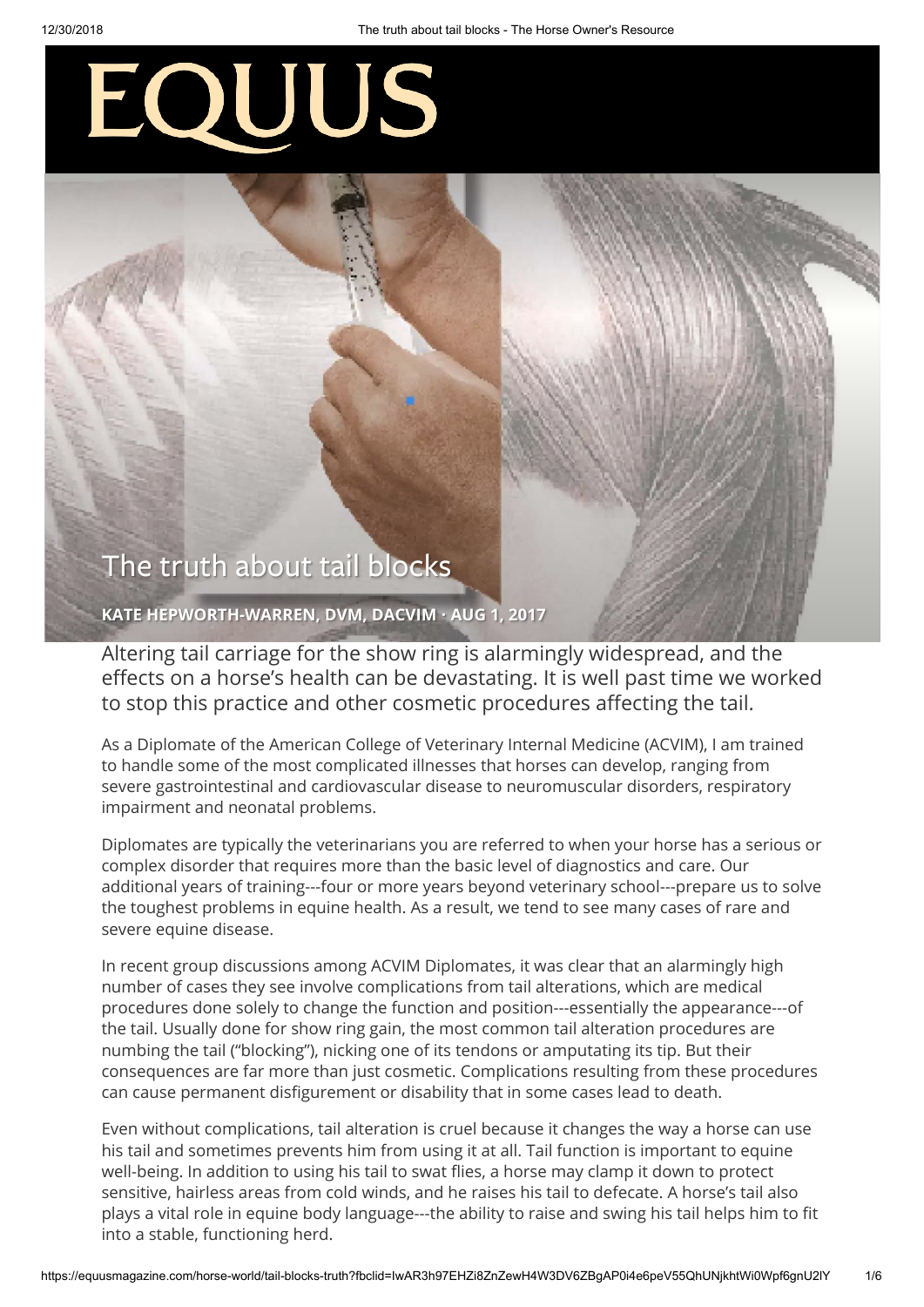Because of their negative impact on the horse, practices that alter tail carriage and function for cosmetic or competitive purposes are strongly opposed by many breed associations and veterinary groups, including the American Association of Equine Practitioners (AAEP), the American College of Veterinary Internal Medicine--- Large Animal Internal Medicine (ACVIM-- LAIM) and the American Veterinary Medical Association (AVMA). Unfortunately, riders and trainers in several disciplines still consider these procedures a necessity for high-level competition, and altered tails are still rewarded in the show ring.

## The **"quiet tail"**

Perhaps the most dangerous tail alteration procedure is tail blocking, which the AVMA defines as "numbing the tail to cause it to hang limply." This practice is most often performed on horses competing in Western disciplines, such as pleasure or reining classes, where horses are penalized for wringing, raising or moving the tail side to side excessively.

Blocking the tail is not the same as blocking a joint, a procedure done during many lameness examinations. A joint block involves sterile preparation of the site and injection of a sterile local anesthetic, such as lidocaine or mepivacaine, into a joint by a licensed veterinarian. These blocks last for a few hours at maximum, and they carry no long-term effects and a low risk of infection.

In contrast, the technique used to block a tail is to blindly inject ethanol along either side of the bones near the base of the tail, seeking to affect the function of the nerves that activate the muscles controlling movement. Ethanol is very destructive to tissues---it can kill nerve cells and destroy proteins. The effects of a "block" can last four to six months in most horses, but the overall impact of the procedure on a horse depends on numerous factors, including the volume of ethanol used, the location injected and how far or to what tissues the solution eventually migrates. Because tail blocking is considered inhumane and unethical, it is not taught in veterinary schools. Thus, any individual who performs the procedure most likely has had no veterinary training and may have minimal knowledge of the anatomy and function of the tail.

The tail of a horse that has been "blocked" or "deadened" cannot be lifted above the horizontal plane. Many trainers and exhibitors claim that a block still allows a horse to move his tail from side to side, thus allowing him to continue to swish at flies---a belief that makes the procedure acceptable to many people. However, although a few animals may retain this function, many do not and suffer continuously as a result.

This procedure is unpleasant for the horse from the beginning: The very act of injecting alcohol into the tissues is painful. Once the burning sensation of the alcohol has dissipated, far more serious problems can develop. In many cases, the injection for a tail block is not sufficiently sterilized, raising the risk of abscesses or worse---potentially fatal infection with clostridial bacteria commonly found in the environment is a possibility.

What's more, some of a horse's basic bodily functions can be adversely affected by a tail block because the nerves and muscles that enable a him to move his tail are intimately associated with those that control the ability to urinate and defecate. The alcohol can also spread through the tissues to reach parts of the spinal cord as well as the nerves that control movement of the horse's hind limbs, which can cause neurological deficits or even paralysis.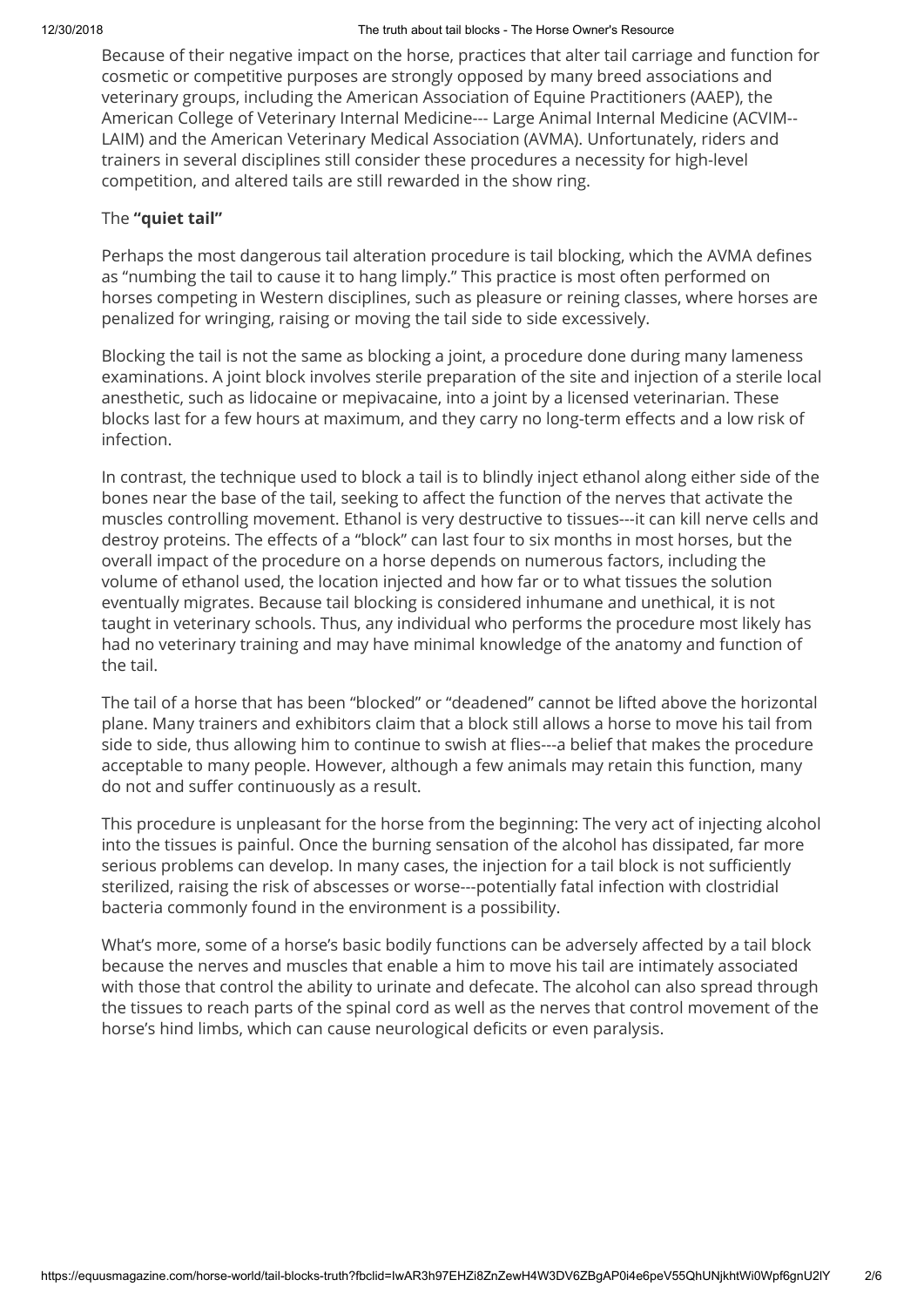Multiple cases of adverse effects related to tail blocking procedures have been documented in the veterinary literature. Reported complications include permanent nerve damage that leaves a horse unable to completely empty his bladder or rectum. Chronic urine retention can lead to bladder infections and ascending infections of the kidney. Horses who are unable to defecate normally are likely to develop impaction colic that is difficult or impossible to permanently resolve. Animals with chronic urinary or fecal incontinence often must be put down because of persistent colic or the intense care they require. Infection of the vertebral bodies or spinal canal can lead to severe ataxia0 and pain, leaving horses unable to move normally and making them a danger to themselves and their handlers. One must consider whether the loss of the horse's ability to perform these most basic functions is worth risking for the appearance of a quiet tail in the show ring.

Our group has encountered many owners who were encouraged by their trainers to have a tail block performed with no idea of how devastating the results could be. On numerous equine blogs and online forums, owners say their trainers told them that getting the tail blocked was "nothing" and "people do it all the time." Some trainers lead their clients to believe that getting the horse's tail blocked is as necessary and routine as having his feet trimmed or teeth floated. Other posts claim that if the procedure is done "right" there are no real adverse effects aside from the initial discomfort of the injection.

## Rules and **detection**

Blocking tails is against the rules of most major show and breed organ-izations. White hairs, which often develop at the injection sites, are telltale signs that a horse needs to be examined more closely.

Testing protocols for a horse suspected of having a blocked tail involve thorough physical examination of the tail and surrounding structures, assessment of his ability to move the tail and application of specialized electro-diagnostics. When the anus of a horse with a normal, unaltered tail is massaged, the horse lifts the tail above the horizontal plane, and many will lift the tail into a vertical position. Musculature of a normal tail is symmetrical and has no dimples. The muscles around the tail head are likewise symmetrical and free of divots and scar tissue. Also, when a horse tries to raise a tail that has been blocked, it will take on a concave arc instead of the normal convex appearance.

Electromyography (EMG) is the official diagnostic test used by the American Quarter Horse Association (AQHA) to identify destruction of the nervous control of the muscles involved in tail movement. Electromyography involves the insertion of small needles into the muscles around the tail to measure electrical activity. Muscles that have been denervated by an alcohol injection will show spontaneous, disorganized electrical activity. Trained veterinarians use EMG to identify horses with blocked tails at AQHA shows. Any horse whose tail block is confirmed is banned from competition in AQHA-sanctioned events for at least a year---longer if the function of the tail remains abnormal. Despite statements in the AOHA rulebook that specifically prohibit tail blocks, I have found that the procedure is still shockingly common.

Other breed associations involved in Western disciplines discourage the practice but do not clearly ban it. The American Paint Horse Association (APHA) states that, "A judge may, at his discretion, penalize a horse for excessive or exaggerated switching of the tail or for a seemingly "dead" tail that merely dangles between the legs and does not show a normal response." However, while the APHA rulebook states that "any item or appliance that restricts the movement or circulation of the tail" cannot be utilized while on show grounds, there is no statement barring the practice outside of the show grounds.

The Appaloosa Horse Club (ApHC) states that, "No horse is to be penalized for the manner in which he carries his tail nor for normal response with his tail to cues from his exhibitor or when changing leads." Unfortunately, despite these statements that imply that tail paralysis is not to be tolerated, there are no specific testing strategies in place to identify horses whose tails have been blocked.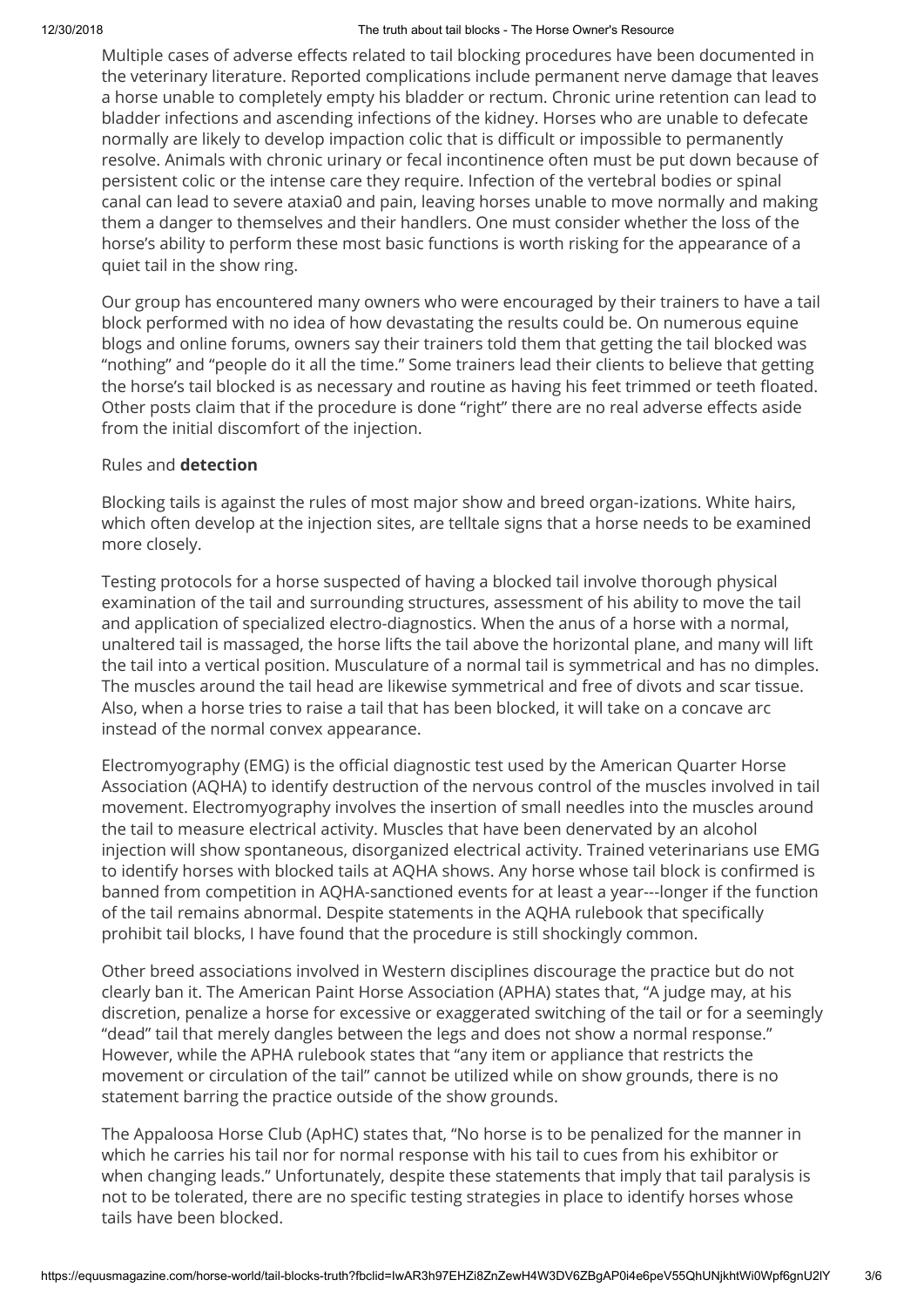#### What we **can do**

Several organizations within the veterinary community, including the ACVIM--LAIM specialists and the AAEP, have been working to raise awareness of tail-altering procedures and to encourage competitors, judges, trainers and other veterinarians to end this appalling practice. While organizations like the AQHA already have strict protocols and penalties in place to prohibit tail altering, we are encouraging others to follow suit.

Unfortunately, these practices have been around for decades, and it likely will take a long-term plan and the involvement of many branches of the equine industry to abolish them. There are few legal statutes in place to protect horses against such inhumane practices, so prosecution is difficult or impossible.

Instead, we need to encourage the horse industry, including individual owners, to take action to begin discouraging this practice at the grassroots level. Here are some ways you can help:

• As a horse owner, educate yourself on all procedures and medications recommended by your trainer or veterinarian. Read any information you can find on websites belonging to veterinary organizations such as the AAEP and AVMA, and talk to other veterinarians not closely involved in your breed or discipline. Remember, you may be held responsible for an inhumane practice, even if it was done without your knowledge. If your trainer recommends a procedure you're uncomfortable with, heed your instincts and just say "no."

• If you see something, say something. No, you don't need to confront other owners. But if you see horses at shows whose tail carriage seems suspicious, have a word with the judges, show officials or anyone in authority who will listen. Practices won't change until people speak up against the status quo.

• Proper instruction at judges' education events is essential for dis-continuation of tail alteration. Once abnormal tail carriage is no longer rewarded in the show ring, there will be no need to continue this practice to maintain a competitive edge. Less emphasis needs to be placed on the appearance of a horse's tail and more on the horse's performance. Again, associations are more likely to respond to pressure once their own membership starts speaking up.

As with any change to a long-standing practice, stopping people from altering equine tails will likely be a prolonged battle---but it is a necessary one to improve the welfare of our horses. Please join the concerned equine veterinarians in doing your part to end this inhumane, unnecessary and potentially life-threatening procedure.

#### Tail alteration: docking

Docking the tails of workhorses—amputating the distal bony part of the limb—is an old tradition that was originally performed to keep the tail from getting caught in the harness or equipment. If the horse hooked his tail over a rein and clamped down, for example, the driver could lose control of the team, and it was also done to keep the tails out of the way of farmers who walked close behind plows and other equipment. Today, docking is done mainly in draft breeds, primarily for cosmetic purposes. For the show ring, the appearance of a short tail can be achieved by trimming and/or braiding.

Docking may be done either surgically or by ligature—placing rubber rings or other binders around the end of the tail to cause tissue to die. Surgical removal must be done by a licensed veterinarian in states where the procedure is legal. Pain relating to the procedure itself is not the primary welfare issue; instead the concern is the permanent disfigurement that leaves the horse unable to swat flies or use his tail to communicate.